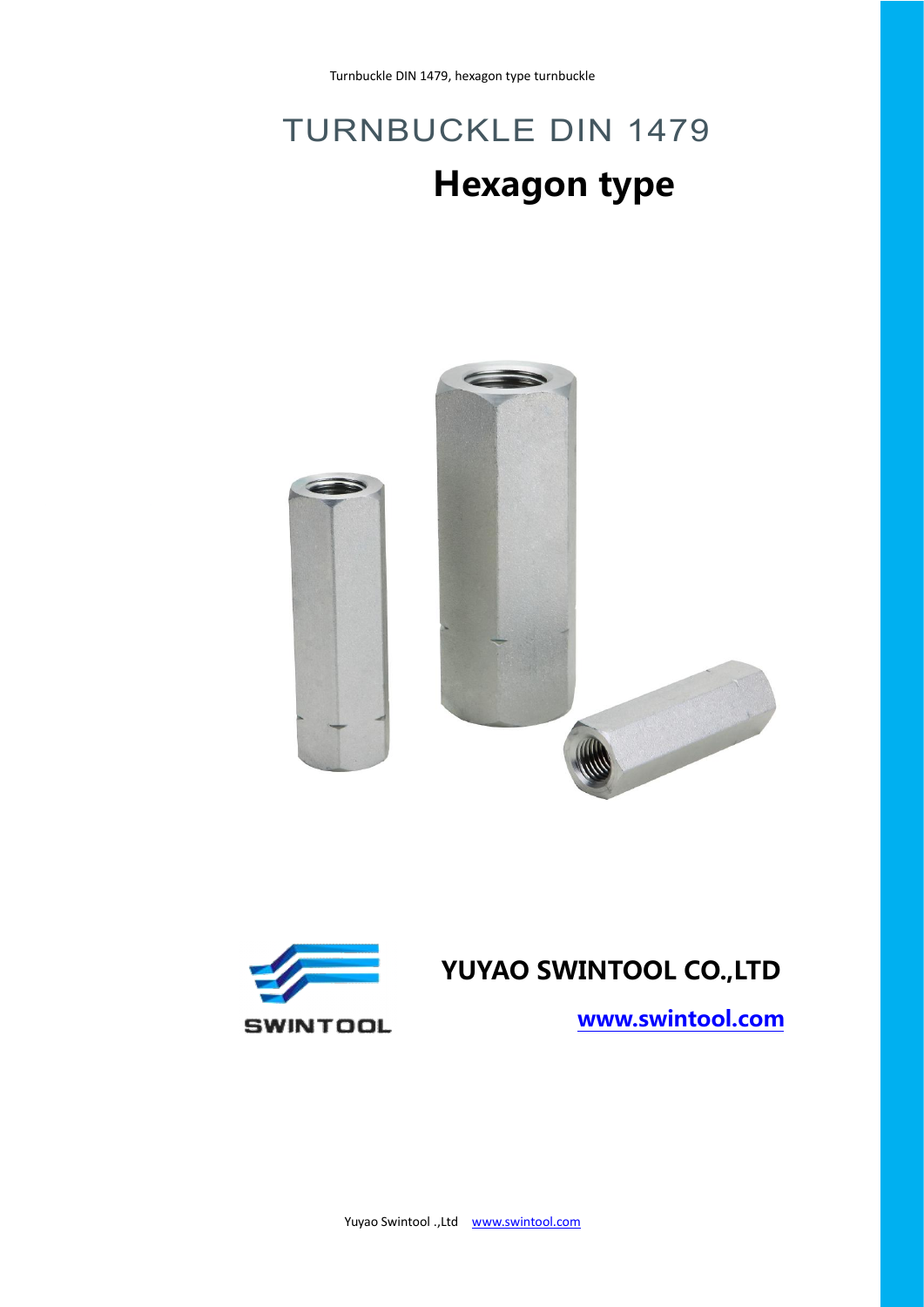## **DIN 1479:2005 Hexagon Turnbuckles type:**

## **Technical info of Turnbuckles made from hexagon bar:**

Material of hexagon turnbuckle:

Steel 5 as in DIN EN 20898-2, in China 45 steel.

Stainless steel is Grade A4 l as in DIN EN ISO 3506-2, in China 304, 316 or 316L stainless steel..<br>Screw threads of turnbuckle:

The threads of turnbuckles shall be metric coarse pitch threads as in DIN ISO 965-2, produced to tolerance 6H.

Turnbuckle with Right-hand thread and Left-hand thread, as RH and LH thread.

Surface finish of turnbuckle:

DIN EN ISO 4042 shall apply with regard to electroplating.

DIN EN ISO 10684 shall apply with regard to hot dip galvanizing.

For turnbuckles made of stainless steel, passivation in accordance with DIN EN ISO 16048 is required.

Turnbuckle Connection components: Welding stud as per DIN 34828. Customized forged clevis fork links, eye blot, hooks, rod end etc.

Turnbuckle Assembly

Turnbuckle shall be assembled with welding studs, jaw/jaw, eye/eye,hook/hook. Jaw/eye, jaw/hook, eye/hook etc.